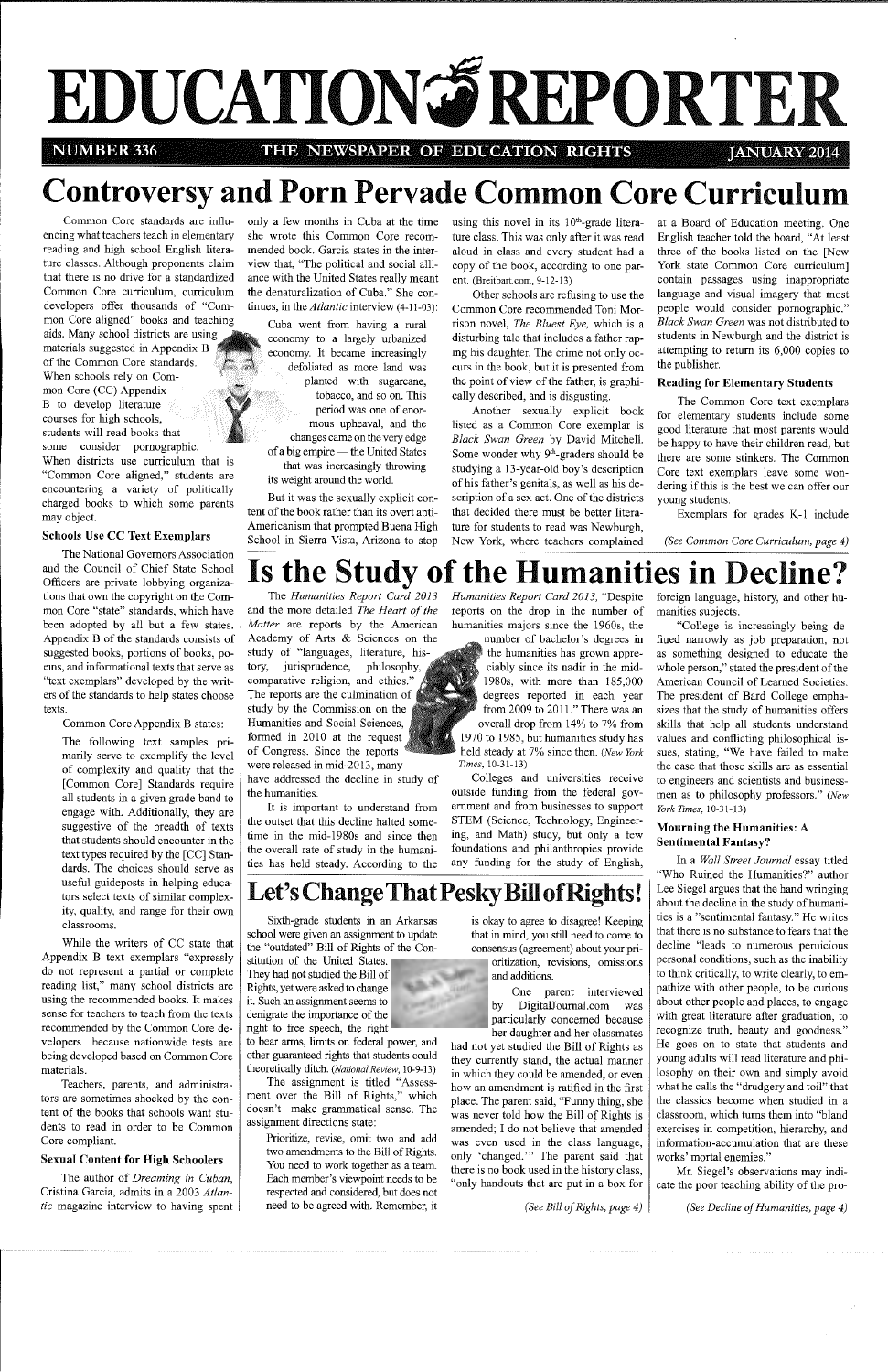## $\text{F}\substack{\text{DUCATION}\ \text{BRIFS}\, \text{\$}}$

**The North Carolina Association of Educators, an affiliate of the National Education Association teachers union, has filed suit to halt the state's successful school voucher program.** The union is trying to stop thousands of low-income students from receiving taxpayer money to attend private schools. They claim that since teachers have not received a raise for three years it is wrong to let students leave public schools with financial support to attend school elsewhere. The president of Parents for Educational Freedom of North Carolina, said, "This lawsuit is nothing more than a desperate attempt by opponents of parent choice to cling to an unacceptable status quo for low-income students to stay in schools that are simply not working for them." *(High Point Enterprise,* 12-12-13)

"Catholic Is Our Core" was re**cently launched by The Cardinal Newman Society in response to concerns that Catholic schools are adopting inferior Common Core standards and abandoning the principles that have kept Catholic education successful.** Presenting a series of papers by experts on the Common Core and its potential impact on schools, the website voices the concerns of many educators and parents, stating, "The Cardinal Newman Society is concerned that adoption of the Common Core at this time is premature. Worse, it may be a mistake that will be difficult or impossible to undo for years to come." The site states the most troubling aspect about Catholic schools adopting Common Core is that parents were not consulted.

**Members of the American Social Studies Association (ASSA) voted in December to join anti-Israel groups to boycott Israeli universi**ties. ASSA members voted in favor of a resolution that signals solidarity with Palestinians and open hostility toward Israel. At least 45 colleges, including Harvard and Yale, have condemned the ASSA boycott and support continuing academic interaction with Israeli universities.

Education Reporter (ISSN 0887-0608) is published monthly by Eagle Forum Education & Legal Defense Fund with editorial offices at 7800 Bonhomme Ave., St. Louis, MO 63105, (314) 721-1213, fax (314) 721-3373. Editor: Virginia Barth. The views expressed in this newsletter are those of the persons quoted and should not be attributed to Eagle Forum Education & Legal Defense Fund. Annual subscription \$25. Back issues available @ \$2. Periodicals postage paid at Alton, Illinois.

Web site: http://www.eagleforum.org E-mail: education@eagleforum.org

Efforts to keep students safe on campus and punish those who would impinge on that safety sometimes have unintended consequences. Events continue to unfold

across the nation that tum individual schools into laughingstocks. Sometimes school ad-

and must follow the law, but sometimes they choose outlandish solutions to small problems.

Students often face troubling consequences over zero-tolerance incidents. According to the *New York Times,* "Faced with mounting evidence that get-tough policies in schools are leading to arrest records, low academic achievement, and high dropout rates that especially affect minority students, cities and school districts around the country are rethinking their approach to minor offenses." (12-2-2013)

> cause he had a pocketknife in the console of his car when parked on campus. Cobb County District Attorney Vic Reynolds, commenting on the two inci dents, said, "Having to raise two teenag ers myself, it concerns me these kids can get januned up on things because these laws don't allow for any mitigating cir cumstances." As the Georgia law stands,<br>authorities are given no discretion to<br>use common sense. There is movement<br>in Georgia to alter zero-tolerance laws<br>to allow for some common sense and<br>discretion by authorities and sc *(Marietta Daily Journal, 10-17-13)*

Some schools are amending their policies to allow students to remain at school with in-school suspensions, instead of casting them out. Often suspended and expelled students roam the streets and get into more trouble.

## **Punished for Honesty**

In a zero-tolerance weapons incident, a Pittsburgh area high school student was suspended for being honest. David Schaffner III accidentally brought his pocketknife to a football game. He had been nsing it in the woods to cut branches, according to his father. Schaffner simply forgot to take it out of his pocket before his dad dropped him off at the game. When he realized his misstep, he approached a security guard and voluntarily turned in his knife. There was no metal detector or bag check; the teen sought to follow the rules although he was in no danger of getting caught with the knife. The student said the security guard "put it on the table next to him, said I could go into the game and he'd get me later on." The Fox Chapel High School principal soon found David and kicked him out of the football game. The following Monday morning he proceeded to suspend the student for ten days.

flaws of Common Core in an exposé of the central planners' prescription for American education. Common Core favors buzzwords and has used fear tactics to scare and bribe the nation into adopting the standards and subsequent tests, using terms like "career and college readiness" and "twenty-first century global competition." They foment the idea that we must adopt Common Core or else American students will fall farther behind. They promote "job training" and "workforce preparation." But education is not only about getting a job, nor is it about attending college. Education is meant to prepare individuals for life as well-informed, independent, and analytical thinkers.

David's father said, "To me it sends a message, you should probably lie, because you're going to get punished." Pittsburgh attorney Phil DiLucente asked, "What are we teaching our youth today? To *not* be honest, to *not* be open and forthcoming?" (CBS Pittsburgh, 9-20-13)

### **Virginia Pellet Guns**

The Virginia Beach City Public School District has put three boys on longterm suspension for playing with Airsoft guns on private property, 70 yards away from a bus stop while awaiting the bus. Airsoft guns are air-powered guns that shoot plastic pellets that are non-lethal. The police have not and will not be fil-

ministrators are in a tight spot  $\left[\begin{array}{c} \bullet \\ \bullet \end{array}\right]$  student who was suspended in the

ing charges in this incident. The  $7^{\text{th}}$ -grade<br>student whose yard the kids were playing<br>in said, "We see the bus come. We put the<br>gun down. We did not take the Airsoft gun<br>to the bus stop. We did not take<br>the gun to sc

ment that said, "This is not an example of a public educator overreaching. This was not zero tolerance at all. This was a measured response to a threat to student safety." A disciplinary committee<br>suspended the boys until at least January<br>2014; at that time there will be another<br>hearing to determine whether the boys<br>may return to school. (Daily Caller, 9-25-13<br>& WAVY News, 9-2

## **Zero Tolerance Causing Turmoil Book of the Month**

## **Fishing Knives in Georgia**

In Georgia, police performing a<br>random sweep found fishing knives in a<br>tackle box in a 17-year-old student's car.<br>A search warrant was obtained when a<br>drug-sniffing dog smelled residue from<br>fireworks in the vehicle.<br>The st

dent was arrested and charged with a felony under the zero-tolerance law be-

## **125 Shotgun Shells, a Machete, and Firebombs**





Schools that are genuinely con cerned about safety in situations that call *(See Zero Tolerance, page 4)* 

## **MALLARD FILLMORE** / by Bruce Tinsley



**The Story-Killers:** *A Common-Sense CaseAgainst the Common Core,* Terrence 0. Moore, CreateSpace, 2013, \$15.00.



*The Story-Killers*  describes the numerous

Moore states that the "crisis in literacy has been the result of schools not teaching students to read properly since about 1960." He continues, "as schools have experimented with the way children learn to read," each "new, untested, outlandish" experiment has been a "disaster." Great literature, which he calls "the study of humanity," has been replaced by informational texts and recent works that have no value aside from an occasional multicultural component.

Modem curricula, and Common Core in particular, prevent students from reading great poetry, stories, and speeches. The author fears that it is so nihilistic and trite that "it could very well tum [students] off of life." When a valuable literary work slips in, the "story-killers" ruin it for students by making them tear it apart with boring "compare and contrast" exercises and other dissections "in a lifeless, mechanical way," including those based on race, sex, or other political or social provocations.

Moore's prescription for righting American education is "a traditional, classical, liberal education," which he outlines in detail. He has the advantage over the writers, promoters, and subsidizers of Common Core in that he has actually operated a successful school. His high school curriculum embraces "not so much the past but the permanent": classics "without the interference of the postmodern purveyors of perversity, pettiness, and ennui." Students read primary sources and original documents, from authors of"the best that has been thought and said and done and discovered." While Common Core students read "a history of the grocery bag while they could be reading Homer or Shakespeare or Dickens," (yes, that is an actual CC Appendix B text exemplar), Dr. Moore has offered real solutions aimed at student achievement. Every citizen should read The Story-Killers and then do everything they can to stop Common Core.

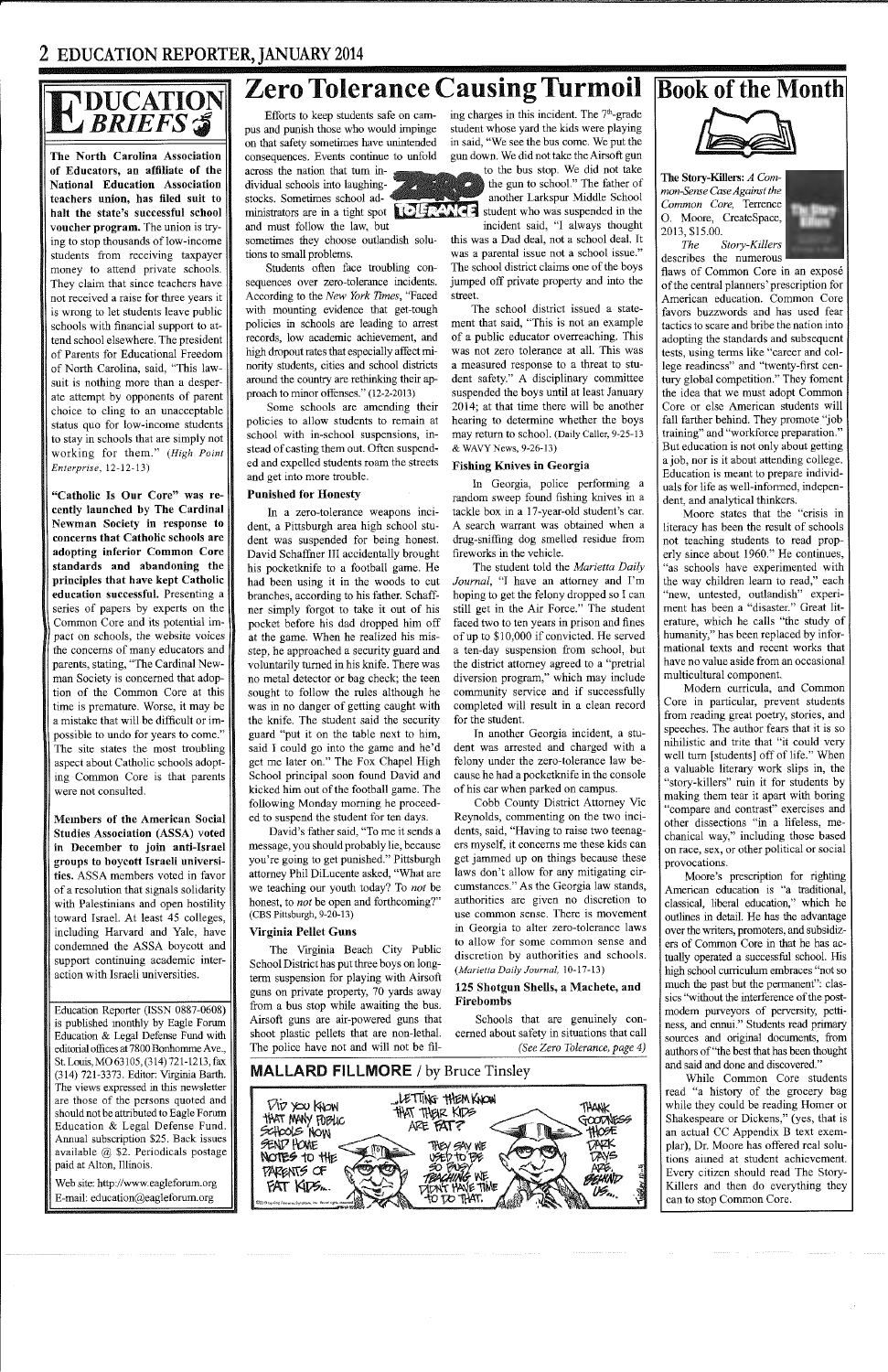## **FOCUS: Hubby, R.I.P. - Hooray! The Common Core Takes on Marriage**

## **by Terrence Moore**

*First published at* Townhall *on December 9, 2013.* 

What are young people being taught in school these days about love and marriage? In these times of chronic family breakdown, are the nation's schools doing anything to build up the family, or are they contributing to its demise? Let's take a look at an actual high-school textbook to find out.

In Prentice-Hall's LITERATURE: *The American Experience,* **volume one,**  Common Core Edition, we find a short story by Kate Chopin called "The Story of an Hour." The comments made in the Teacher's Edition tell us what this story is about and how it will be taught:

Background  $-$  "The Story of an **Hour" was considered daring in the**  nineteenth century. The editors of at least two magazines refused the story because they thought it was immoral. They wanted Chopin to soften her female character, to make her less independent and unhappy in her marriage. Undaunted, Chopin continued to deal with issues of **women's growth and emancipation**  in her writing, advancing ideas that are widely accepted today.

Mrs. Mallard gets the unexpected news that her husband has been killed in an accident. She quickly recovers from the shock to discover that wbat she feels is relief. Though she mourns his passing, she delights in the freedom that will now be hers. Shut up in her room, she relishes the opportunities ahead of her.

Well, you might wonder, was he a bad husband? Was he a drunk? Did he beat her? Was this the only way out? Apparently not. Here are Chopin's own words:

She knew that she would weep again when

The introduction to the story in the students' edition reveals that the editors are very much champions of Chopin's writing:

And yet she had loved him - sometimes. Often she had not. What did it matter! What could love, the unsolved mystery, count for in the face of this possession of self-assertion, which she suddenly recognized as the strongest impulse of her being!

Mmm ... Which ideas are widely accepted today? That if your husband kicks the bucket you should experience grief for about five minutes and then relish your new *freedom?* That widowhood equals *opportunity?* 

she saw the kind, tender hands folded in death; the face that had never looked save with love upon her, fixed and gray and dead. But she saw beyond that bitter moment a long procession of years to come that would belong to her absolutely. And she opened and spread her arms out to them in welcome.

How could a wife think so only moments after she is told her husband is dead? Well, characters in literature, like people in real life, make choices. Here is the choice Mrs. Mallard is making:

Funny, I do not remember *self-assertion* being included in any marriage vows. Welcome to the new Nietzschean **marriage, where** *will to power* **replaces**  love and sacrifice and two becoming one.

Presumably, this story could be discussed in class any number of ways. Here are the questions I would ask: Is Mrs. Mallard a good wife? Why did she

**Microsoft's Race to the Bottom** 

Microsoft, whose founder Bill Gates has spent hundreds of millions of dollars funding and promoting Common Core, has now thrown away the very model Common Core is based upon at his own company. "Stacked ranking," the now "former" Microsoft model, allows for only a certain percentage of employees to rank at the top, another group to be good performers, and so on down to poor performers. Hooray for Microsoft, which finally realized that putting such restrictions on employees caused them to become dispirited, unproductive, and unhappy at work. In a *Vanity Fair* article titled, "Microsoft's Lost Decade," the author states that in the "last decade Microsoft's stock barely budged from around \$30, while Apple's stock is worth more than *20 times* what it was 10 years ago." (8-2012)

*soul* is being cultivated in young people by reading Kate Chopin? Stories like this depressing tale (accompanied by the editors' script) reveal that the progressive education establishment is very much in the family destruction business. Simply put, they are trying to romanticize **narcissism and selfishness - the cancer**  of families and the death of love.

Gates has used his vast fortune to force his stacked ranking system onto the U.S. school system. He gave grants, influenced policymakers, and promoted Common Core using his failed company model. In order to receive Race to the Top money from the Obama administration, states competed against each other using stacked ranking, allowing only those states who successfully jumped through specific hoops to receive money. Innovation was not rewarded. Answer**ing questions in a prescribed manner on**  a test of sorts was the only way for states

to get the money.

This "high stakes testing" and promotion of competition rather than collaboration among Microsoft workers "effectively crippled Microsoft's ability **to innovate," according to the** *Vanity Fair*  article. Many say it is now crippling the nation's schools. Students are stressed by high stakes testing and failing to learn how to think because of an overwhelming focus on "teaching to the test." Teacher job satisfaction is at a low point and teachers are leaving the profession as they are scripted, controlled, and judged

get married in the first place? Do the Mallards have children? How would you like to be Mr. Mallard, knowing that your wife would feel a sense of relief and freedom if you were to die? What words best describe Mrs. Mallard's character? Is self-assertion a higher moral prin-

ciple than love? But perhaps I am too much of a traditionalist in these matters, having a wife and four children and being prone to get misty

with every Jane Austen novel I read.

The questions featured in the margins of the Teacher's Edition indicate that a very different discussion will be taking place:

**Ask** students: Which part of the paragraph illustrates Mrs. Mallard's independence?

**Answer:** Her independence becomes clear when she spreads her arms to welcome the future  $-$  it is hers alone.

**Ask** students: What does Mrs. Mallard's action symbolize, and how does it affect readers?

**Possible response:** The action symbolizes Mrs. Mallard's desire for independence. Readers are forced to reflect on the negative aspects of nineteenth-century marriages.

"The negative aspects of nineteenthcentury marriages": wasn't a nineteenthcentury marriage sort of like, well, *marriage?* 

So we return to our original question: Are the schools of today doing anything to build up marriage and family, or are they contributing to the demise of marriage and family — and indeed *love* on which the family is built? What sort of

in an unprecedented Microsoft **manner.** 

**BASE** 

The public school system can't turn on a dime and it will take years to recover from the damage done so far. It may take years for the educrats in charge to even realize that the risky, untried, and untested systems put in place are destroying the creativity of students and teachers. As one blogger recently commented: "So let me get this straight. The big business method of evaluation that now rules our schools is no longer the big business method of evaluation? And collaboration and teamwork, which have been abandoned by our schools in favor of the big business method of evaluation, is in?" (OnTheCommons,org, 11-29-13) Apple founder, the late Steve Jobs, said of Bill Gates, "Winning business was more important than making great products. Microsoft never had the humanities and liberal arts in its DNA." Job's organization, Apple, won the decade and kept its focus on what it knows - technology. Wouldn't it have been great if Gates had focused on his own business and kept his nose out of education?

**Such "lessons" now bear the logo**  of the Common Core, the educational regimen that we are told is the yellow brick road to "college and career readiness in a twenty-first-century global **economy." Yet since the Common Core**  has come under a lot of pressure of late, its advocates are claiming that it is only <sup>a</sup>"set of standards" and does not dictate **curriculum. "Don't mind us. We're**  just innocent little standards (and test) makers who want to bring much-needed rigor to the schools." Rubbish. As I show in detail in my book *The Story-Killers,*  the arch-testers of the Common Core are very deliberately replacing what is still left of good literature in the schools (and there is not very much, admittedly) with a combination of guilt-inducing, postmodern, multicultural mush and outright political indoctrination. In other words, the progressive education establishment, now marshaled under the banner of the Common Core, is deliberately taking away the great stories of a great people: the stories that teach us how to be good and just and brave and loving and free. Of course, the architects of the Common Core do not just come out and say that because, as with Obamacare, the American people have to be comforted by the words "keep your doctor." In the **case of the Common Core, we are being**  told we can keep our Jane Austen. "But if you want to read Kate Chopin instead, well, we just happen to have 'The Story of an Hour' in this Common Core textbook with lots of ready-made prompt questions to ask students, and, yes, it will probably be on the standardized exam that you live and die by. But Common Core is *just a set of standards.* Honest."

Because I am not a story-spoiler, I have refrained from giving away the ending of Chopin's morbid matrimonial tale. But there is a twist. You will want to read the rest of the story to find out what happens. To find out what happens  $-$  or should happen  $-$  to the Common Core, you will want to read my book, which has a much happier ending.

*Terrence 0. Moore teaches history at Hillsdale College. He was the principal of a successful classical charter school for seven years and* is *an advisor to the Barney Charter School Initiative at Hillsdale College.* Dr. *Moore also served as a lieutenant in the U.S. Marine Corps from 1990-1993. He wrote* The Perfect Game, *a book about boys growing up in Texas. His newest book is* The Story Killers: A Common-Sense Case Against the Common Core. *(See book review in this issue of the* Education Reporter.)